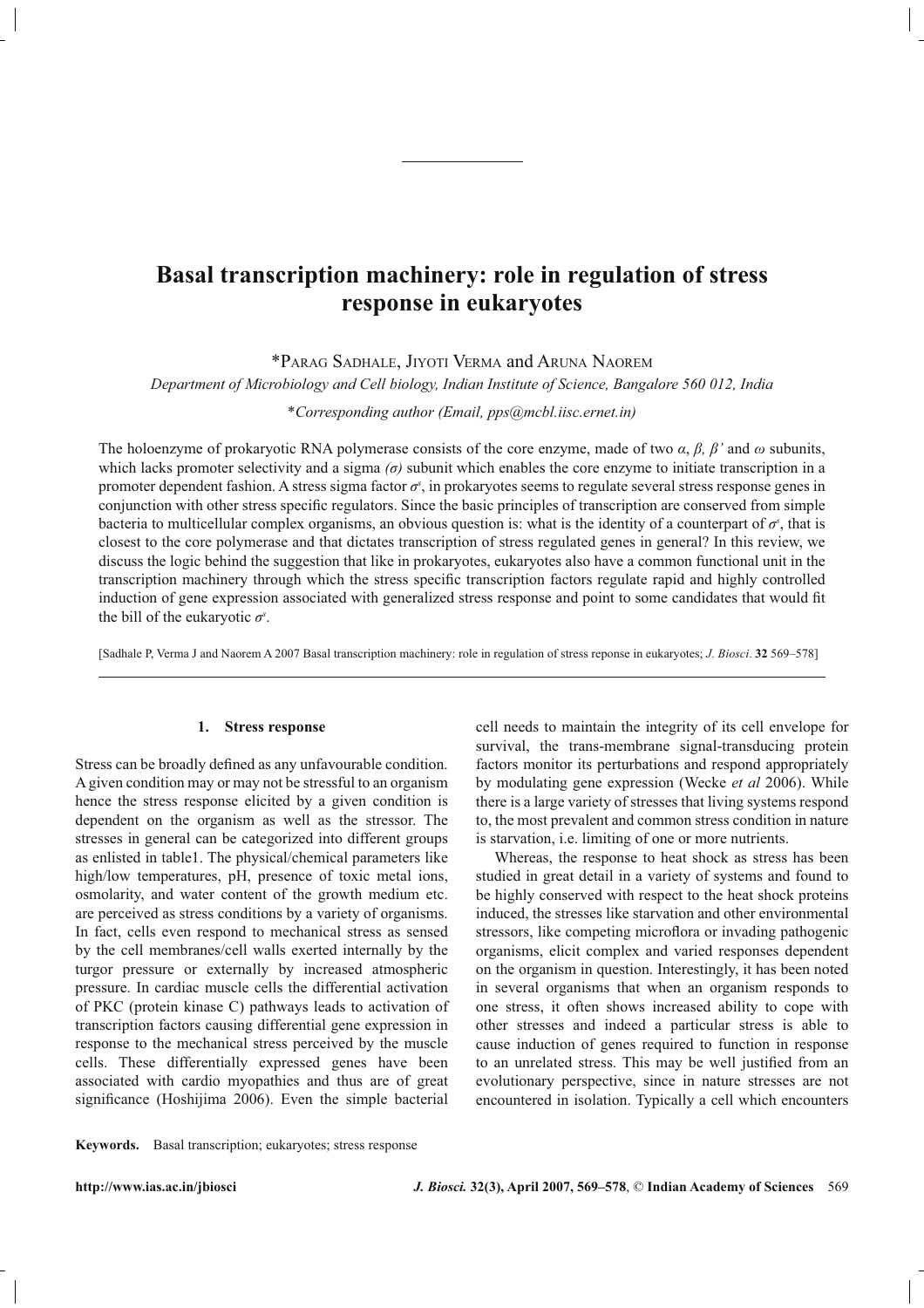| Type of stress    | Parameters                                                                  |
|-------------------|-----------------------------------------------------------------------------|
| Physical/chemical | Temperature, pH, presence of toxic metal<br>ions, Osmolarity, Water level   |
| Mechanical        | Atmospheric or turgor pressure leading to<br>mechanical stress on membranes |
| Starvation        | Absence of one or more nutrients                                            |

**Table 1.** Broad categories of cellular stress

one stress is likely to encounter another stress. Hence, the chance of survival might be higher if the given cell encountering a stress is prepared to cope with more than just that stress at the same time. Mechanistically, it might mean that the regulation of stress response may be linked and once the mechanism is activated by one stress, the cell might become predisposed to respond to another stress. This is indeed observed in nature and illustrated in several examples listed below.

*Streptomyces coelicolor* undergoing sporogenic differentiation in liquid culture also exhibits higher resistance to oxidative damage. In this case as well, a correlation between the starvation stress and the oxidative stress and their regulators has been proposed (Lee *et al 20*05). *HOG1* gene in *Saccharomyces cerevisiae* encodes a MAP kinase that controls the hyper-osmotic stress response. The homolog of *HOG1,* in *Trichoderma harzianum*, a widespread mycoparasitic fungus, when silenced, shows intermediate levels of resistance against oxidative stress (Delgado-Jarana *et al 20*06). It has been proposed that the increased susceptibility of proteins to oxidative damage may be due to some damage to the cellular components simultaneously leading to increased chaperone levels. In *Escherichia coli*, nutritional downshift in stationary phase is associated with greater tolerance to the oxidative damage (Dukan and Nystrom 1999). In mammalian kidney cells, heat shock and osmotic shock elicit overlapping response (Santos *et al* 1998). It is of course possible that some common signal(s) or intracellular phenomena are shared by osmotic and growth-limiting (associated with the stationary phase or starvation condition) and/or other stress conditions. However, an interesting alternative emerging from the recent studies is the presence of shared regulatory cascades which might result in overlapping responses by each of these apparently distinct stress conditions.

While instantaneous, or rapid response to a stress may appear to be best achieved at the level of activation of functional molecules like proteins, to have the protein molecules required for a stress specific function synthesized before stress condition is encountered, is not likely to be economical or efficient. So, the cells resort to mechanisms which would enable them to synthesize the rescue operators rapidly on sensing stress. Most often this is achieved by regulating the synthesis of the required proteins at the transcriptional level. We will discuss in this review, in brief, the different factors associated with the basal transcription machinery that might contribute to the regulation of gene expression at the transcriptional level in response to a wide variety of stresses. Conceptually, a greater control over wider spectrum of genes could be achieved if the regulator is close to the core of the transcription machinery and it would enable the system to rapidly and simultaneously respond to a number of stresses at the transcriptional level.

The process of transcription is highly regulated at the level of transcription initiation. The differential transcription initiation is brought about by altered promoter selectivity by the transcription machinery. In prokaryotes, the sigma subunit of the RNA polymerase dictates specificity towards the promoter. The gene specific transcription factors and other ancillary factors further fine tune the level and specificity of expression. Extensive studies have been carried out to elucidate the mechanism of how gene specific transcription factors function both in prokaryotes and in eukaryotes, but the role of the basal transcription machinery in transcriptional regulation in stress is well studied mainly in prokaryotes hence we first briefly discuss how the prokaryotic transcription machinery regulates transcription of genes involved in stress response and then seek parallels in the complex eukaryotic system.

# **2. Prokaryotic transcription and role of sigma factors in stress response**

In *E. coli*, the core RNA polymerase consists of five different proteins, namely two of *α* subunits, one each of *β, β′* and *ω* subunits. RNA polymerase transcribes genes from a specific region of the gene called promoter. In prokaryotes, the sequences at -10 and -35 regions in the promoter are important for polymerase binding for transcription. At the initiation of transcription, the holoenzyme is formed by the association of core polymerase with  $\sigma$  factor which helps in the promoter selection. The different sub domains of the DNA binding domain of the sigma factor contact the different regions of the conserved promoter (figure 1). Structure determination has revealed that the *σ* protein in the holoenzyme is in a stretched conformation which enables it to interact with these parts of the promoter (Vassylyev *et al* 2002). After the promoter recognition, the sigma factor dissociates from the core polymerase and mRNA synthesis is carried out by the core polymerase. Transcription of a gene can be regulated by the modification of core polymerase subunits, interaction with the regulatory proteins or changes in the regulatory regions of the gene. In addition to the above known modifications, studies have shown that mechanism underlying the global regulation of genes is achieved by different sigma factors alternatively associating with the core RNA polymerase.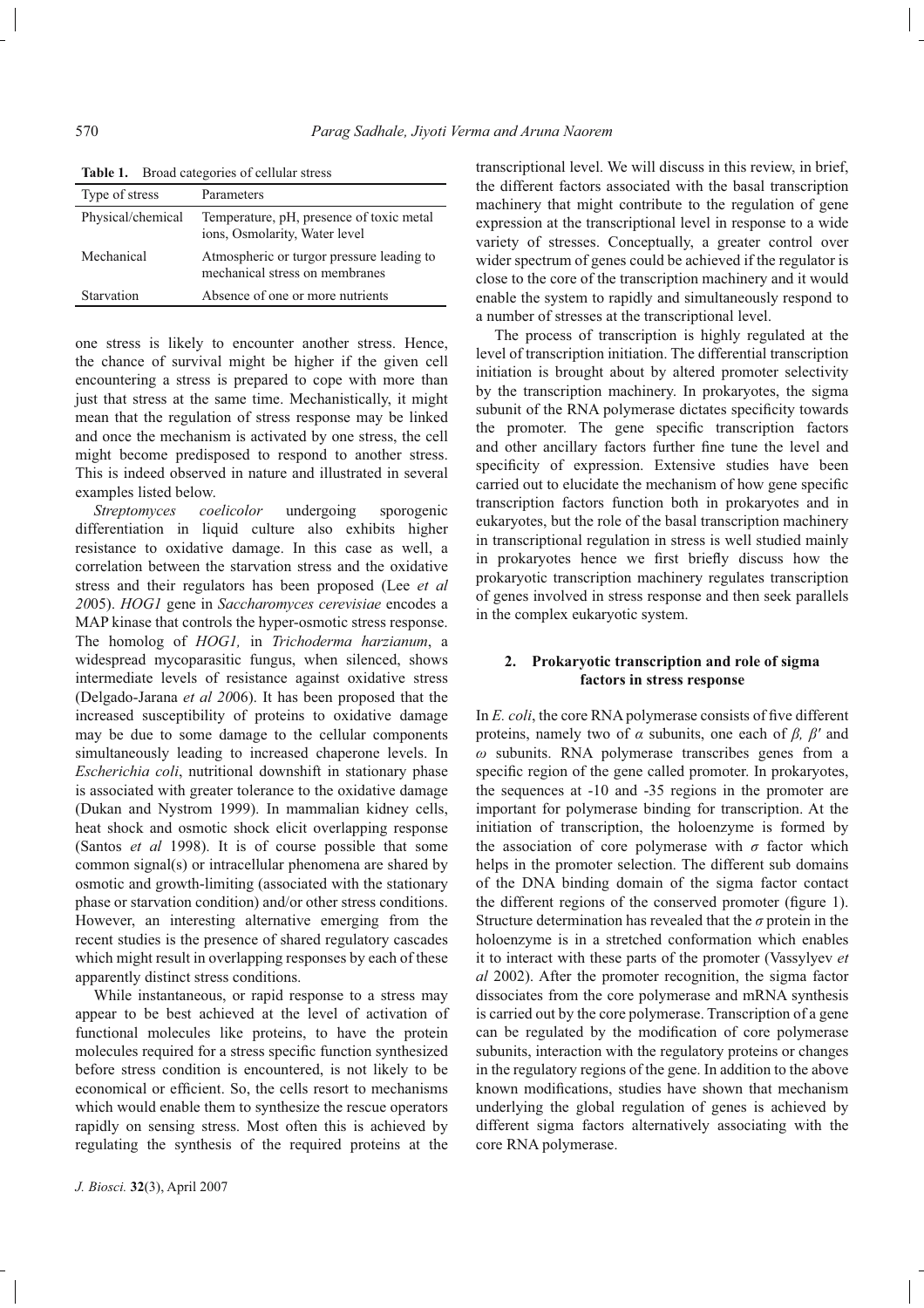

**Figure 1.** Prokaryotic core transcription machinery recognizes the promoter which has  $-10$  and  $-35$  elements. The extended conformation of the *σ* factor binds to these elements of the basal promoter. The N-terminal domain of each of the two *α* subunits, binds to the core polymerase while the C- terminal domain interacts with the upstream promoter elements. The five alternative sigma factors in *E. coli* are shown along with the genes they regulate.

To explain the role played by sigma factors in protecting the prokaryotic cell from any kind of unfavorable conditions, we shall take up the most extensively studied prokaryote *Escherichia coli* and a few other bacteria. There are at least six different sigma factors in *E. coli* identified so far which are known to associate with the core polymerase under different conditions to transcribe specific sets of genes (figure 1). The ratio of the major and alternate sigma factors determines which genes get transcribed at a given time. The major and alternative sigma factors have two distinct conserved domains which are required for binding to the core enzyme and to the basal promoter (Gruber and Gross 2003). In spite of the differences at the protein sequence level, these sigma factors show remarkable structural conservation between these domains. The differences in their abilities to compete with the housekeeping sigma factor and the

promoter elements probably stem from the minor sequence variations in these domains. The choice of genes regulated by different sigma factors can be attributed to the differences in the sequences around the -10 and -35 regions and also to the number of bases separating these two sequence elements. In fact the promoter binding domain 4 of each of these *σ* factors interacts differentially with the extended -10 and -35 regions of the respective promoter and allows the strength of binding between the promoter and the  $\sigma$  factor to be altered. Promoter sequences at -10 and -35 regions recognized by these alternate sigma factors are not well known except for a few sigma factors. The  $\sigma^{70}$  recognizes most of the promoters which are transcribed during exponential phase of growth. A novel sigma designated as  $\sigma^{32}$  was isolated along with  $\sigma^{70}$ from heat stressed *E. coli* which was later found to regulate a subset of genes encoding proteins commonly called heat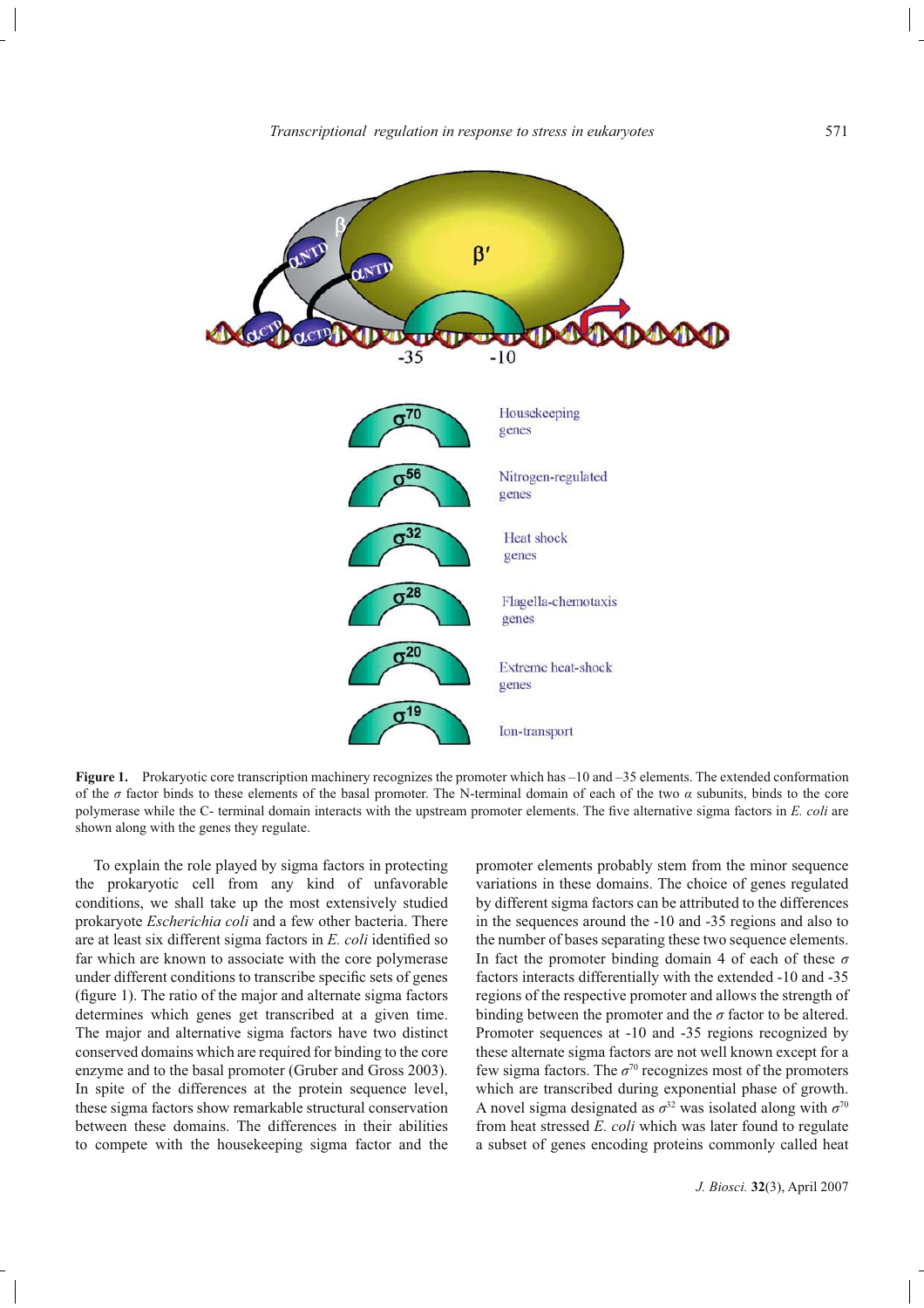shock proteins (Grossman *et al* 1984). These heat shock proteins have a wide variety of functions essential for survival of the organism during a variety of stress conditions (Ishihama 1990). Global transcriptional studies also show that 25% of  $\sigma^{32}$  regulon members are found to be present at the membrane after heat stress suggesting their involvement in protecting the cell membrane in response to the stress (Nonaka *et al* 2006).

Several stress responses are interlinked by alternative sigma factors which help RNA polymerase to choose promoters of stress genes. The  $\sigma^{32}$  is activated by cytoplasmic stress while  $\sigma^E$  is activated by extracytoplasmic stress. These stresses, resulting from accumulation of mis-folded or immature proteins in the cytoplasm or the cell envelope, will change the active pool of these sigma factors which are otherwise kept inactive by anti-sigma factors. The third alternative sigma factor,  $\sigma$ <sup>s</sup> controls a set of genes required during stationary phase. There seems to be considerable amount of overlap in the induced genes during hyperosmotic, and low pH stress with *σ*<sup>S</sup>-dependent genes (Bearson *et al* 1996; Muffler *et al* 1996). Besides performing their unique tasks in handling unique stresses, these sigma factors co-operate to respond to hyperosmotic stress. The ultimate result of the concerted effort leads to adaptation by which *E. coli* survives a variety of adverse growth conditions (Bianchi and Barney 1999).

The general stress response sigma factor enables the cells to respond to the growth-limiting stresses and also protects the organism from any further stress.  $\sigma^S$  of *E. coli* and  $\sigma^B$  of *Bacillus subtilis* and other gram positive species are among the well studied general stress response sigma factors.  $\sigma^B$  regulates over 200 genes in response to stresses like heat, oxidative conditions, acidic pH, salt etc (Wecke *et al* 2006). Its homologs in various species of bacteria regulate virulence, adherent biofilm formation in response to varied stress stimuli. The role of *B*. *subtilis*  $\sigma^B$  in cell envelope response is well understood. The integrity of cell wall or envelope of bacteria is crucial for survival of the organism as they encounter many unfavorable chemicals in normal habitat, for example, soil, intestines etc. Studies using *Bacillus licheniformis*, a close relative of *B. subtilis*, have revealed that even though there is conservation of sigma factors, presence or absence of additional trans-acting proteins makes sigma factor respond differently to the cell envelope stress. Unlike *B. subtilis*,  $\sigma^B$  dependent promoter activation is not seen even in the presence of functional *B. licheniformis* σ<sup>B</sup> homolog under cell envelope stress (Wecke *et al* 2006).

Study of the functional homolog of *E. coli*  $\sigma^s$ ,  $\sigma^B$  in *Streptomyces coelicolor*, has shown that  $\sigma^B$  induces a wide variety of defense proteins, sigma factors to overcome the osmotic shock as well as oxidative stress. It induces itself and also its two paralogs, which work in cascade to ensure

proper and efficient sporulation of *S. coelicolor*. Thus  $σ<sup>B</sup>$ plays an important role in maintaining proper differentiation of the organism and to counter different stress conditions (Lee *et al 20*05). In some of the gram positive pathogenic organisms like *Listeria monocytogenes,* and *S. aureus,*  pathogenesis appears to be tightly associated with stress response and several virulence factor genes are controlled by the stress sigma factor  $\sigma^B$  (Schaik and Abee 2005). Thus, the mechanistic link in regulating responses to apparently unrelated stresses as well as conditions conducive for expression of virulence factors etc., in prokaryotes, lies in the shared regulators which are part of the basal transcription machinery.

### **3. Eukaryotic transcription**

Unlike prokaryotes, the process of transcription in eukaryotes is much more complex in keeping with the fact that transcriptional machinery has to function with the larger genomes that are packaged into higher order chromatin structure. In addition, in most multi-cellular organisms, the temporal, spatial and tissue specific regulation of gene expression is crucial. All these factors contribute to the increase in complexity of the transcription machinery. Although eukaryotic transcriptional machinery consists of a larger number of protein complexes than that of prokaryotes, the general principles of transcription and its regulation are conserved. The task of eukaryotic transcription is shared by three different RNA polymerases I, II and III, which synthesize different classes of RNA. Among these the RNA polymerase II (Pol II), which catalyzes the transcription of all protein coding genes, has been studied in greater detail. In yeast as well as humans, the pol II is composed of 12 subunits, designated Rpb1 to Rpb12. Several of these subunits (Rpb5, Rpb6, Rpb8, Rpb10 and Rpb12) are shared with the other two polymerases. In addition, Rpb1, Rpb2, Rpb3/Rpb11 and Rpb6 are homologous to bacterial core RNA polymerase subunits *β*´, *β, α* and *ω* respectively (Hampsey 1998). Rpb9 is important in active site selection (Hampsey 1998) and recently it has also shown to play a role in transcription coupled repair. Rpb4 and Rpb7 form a separate sub-complex of the pol II in *S. cerevisiae* that has been shown to have a variety of roles (*see* below).

A large number of transcription factors and several protein complexes assist the polymerase in its function. Six general transcription factors, TFIIA, TFIIB, TFIID, TFIIE, TFIIF and TFIIH are important for accurate initiation of transcription by RNA polymerase (reviewed in detail by Thomas and Chang 2006). TFIID is one of the primary factors which recruits on promoter and helps in further assembly of other general transcription factors and pol II to form pre-initiation complex (PIC). This multi-subunit complex recognizes several elements of eukaryotic promoter (figure 2): the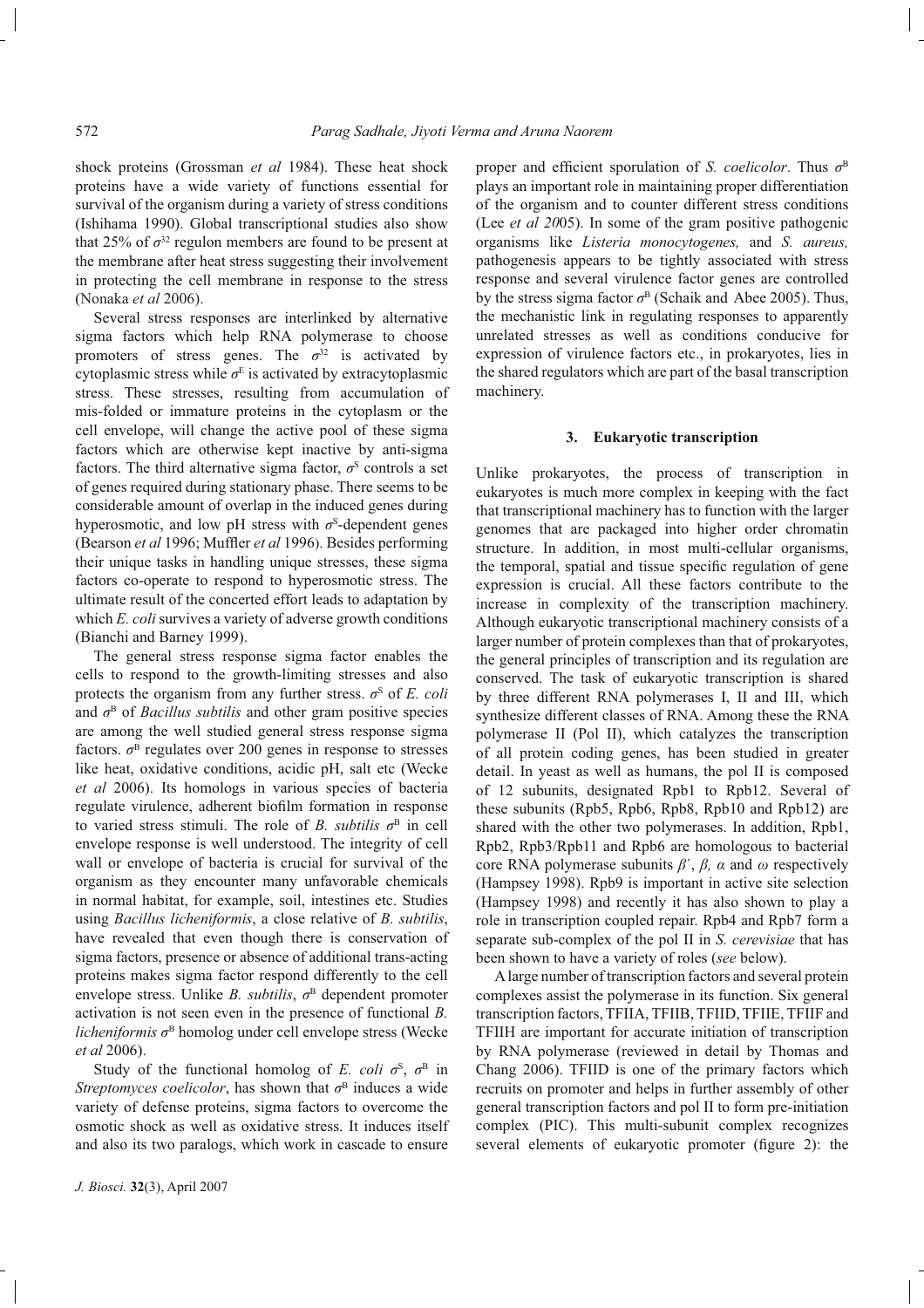

**Figure 2.** The eukaryotic promoter is much more complex with several different elements, each of which interacts with a different component of the core transcription machinery. The components of the TFIID complex, the TBP and the TBP associated factors (TAFs) interact with the TATA element and with various other elements in the basal promoter respectively. TFIIB interacts with the B responsive elements flanking the TATA box while TFIIA affects the TBP interaction with the TATA element (indicated by a blunt arrow). This suggests that unlike the single sigma factor in the prokaryotic polymerase, several protein factors in the basal transcription machinery interact with the basal promoter in the eukaryotes. Only the factors known to interact with the promoter elements or known to affect directly the interactions of other factors are depicted.

TATA box, an A/T rich sequence present approximately 25 to 30 nucleotides upstream of transcription start site, is recognized by TATA binding protein (TBP); initiator (INR), a pyrimidine rich sequence, is recognized by TAF1/TAF2 subunits of TFIID, and promoter element called downstream promoter element (DPE), is recognized by TAF6 and TAF9 subunits of human TFIID (Shao *et al* 2005). Another transcription factor which makes contact with the promoter is TFIIB which recognizes two TFIIB-recognition elements (BRE) present upstream (BRE<sup>u</sup>) and downstream (BRE<sup>d</sup>) of TATA box (figure 2). In addition to these elements, another consensus sequence is present between  $+18$  to  $+29$ , called MTE (Motif Ten Element) which is shown to enhance PolII mediated transcription in conjunction with INR (Lim *et al* 2004) but its cognate protein factor is not known.

Besides these general transcription factors, several cofactors are required for transcription initiation. These cofactors can be divided into two classes. The first class includes factors or enzymes required for modification of chromatin. The second class contains factors which are important for interaction with RNA pol II and general transcription factors. The proteins belonging to this class are collectively called mediator complex because they serve as a bridge between activator and the basal transcriptional machinery (Chadick and Asturias 2005). Mediator complex is composed of  $\sim$  21 subunits which can be divided in four sub-modules. The head module, composed of Med6, Med8, Med11, Med17 (Srb4), Med18 (Srb5), Med19 (Rox3),

Med20 (Srb2), and Med22 (Srb6), is thought to have a general role in transcription and interacts with the CTD of RNA pol II (Lee and Kim 1998). The second module, the middle domain, which is composed of Med1, Med4, Med5 (Nut1), Med7, Med9, Med10, Med14 (Rgr1), and Med21 (Srb7), interacts with the CTD of RNA pol II similar to the head module. The subunits of the tail module, composed of Med2, Med3 (pgd1), Med15 (Gal11), and Med16 (Sin4), have been identified by genetic methods. This module is presumably responsible for recognizing and binding to activators (Bhoite *et al* 2001). A fourth distinct sub-complex (also called Cdk8 sub-complex) that includes mediator subunits Cdk8 (Srb10), CycC (Srb11), Med12 (Srb8), and Med13 (Srb9) has been implicated in negative regulation of transcription (Hampsey 1998). A kinase defective mutant of Cdk8 showed, on genome wide transcription profiling, up-regulation of significant subset of genes (Holstege *et al* 1998). Recent studies have shown that the Ras/PKA pathway can modulate mediator activity (Chang *et al* 2004) suggesting that mediator can have direct signalingprocessor role.

## 3.1 *Does the eukaryotic transcription machinery have sigma analogs involved in stress response?*

From the above discussion it is clear that there is no single protein in eukaryotes that functions in identical manner as the  $\sigma$  subunit of the prokaryotic polymerase, in that a protein enables the polymerase to interact directly with the specific sequence on the DNA. Considering the complexity of the transcription machinery in the eukaryotes one could envision that the functionality of the  $\sigma^{70}$  factor is taken over by a complex of proteins e.g. TFIID, a complex made up of TBP and its associated factors (TAFs), which allows the association of the polymerase with the promoters of most of the housekeeping genes. The gene specific transcription factors that regulate activities of specific genes or subsets of the TFIID controlled genes can function over and above the TFIID. This is similar to several gene specific transcription regulators that function in prokaryotes in conjunction with the sigma factors in modulating specific gene transcription. What follows the above argument is that if we look for factors which can function similar to  $\sigma$ <sup>S</sup> subunit during stress response, three factors in eukaryotic transcription machinery, discussed below, come to the fore.

3.1.1 *SAGA complex:* The **SAGA** complex, **S**PT3-**A**DA2- **G**CN4-histone Acetyltransferase is known to contain the TBP and some of the TBP associated factors along with other components that enable the complex to take part in histone acetylation required for chromatin remodeling. This 1.8MDa multi-subunit complex comprises of many distinct classes of proteins: (i) the Ada proteins (Ada1,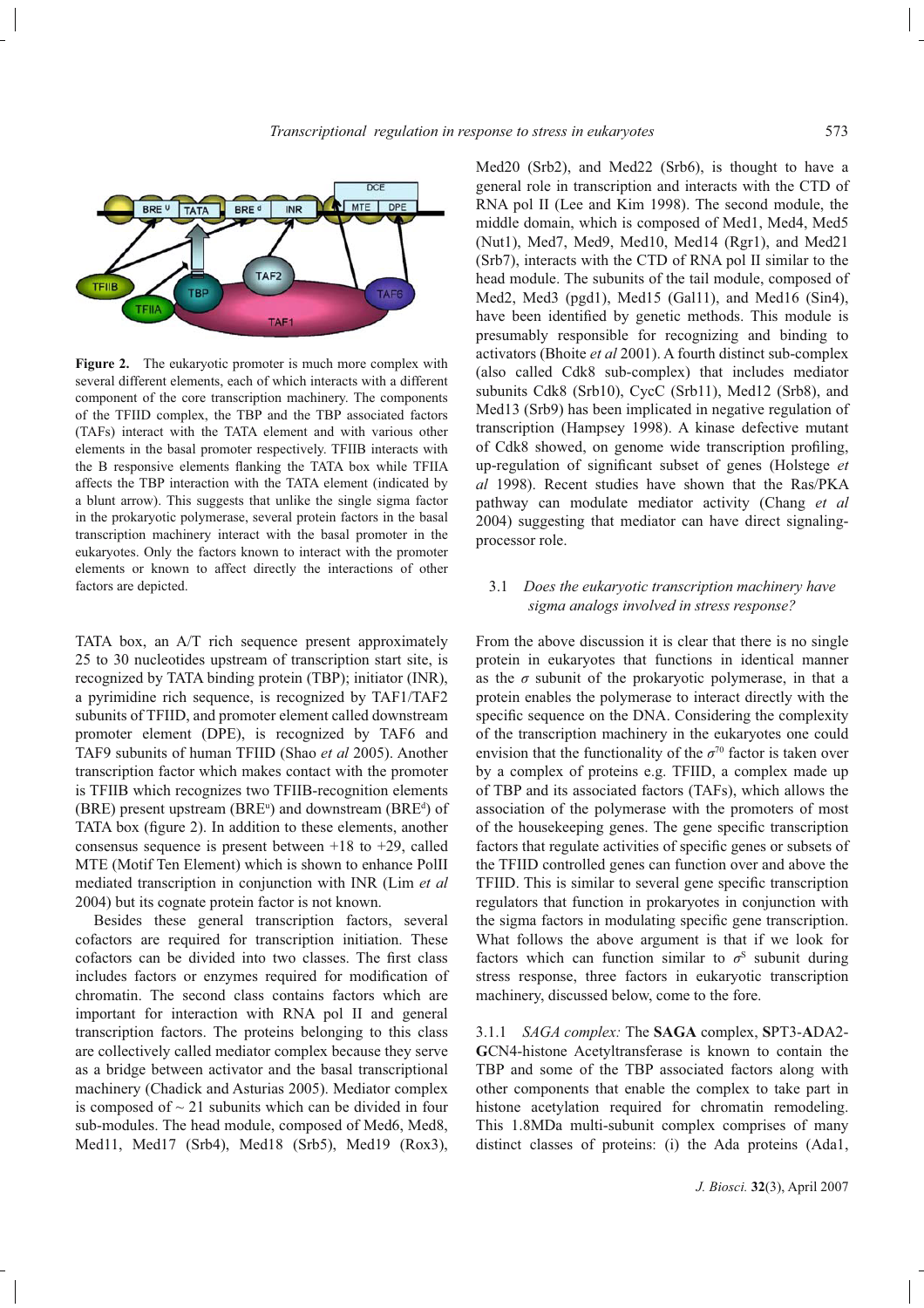Ada2, Ada3, Gcn5 and Ada5); (ii) Spt proteins (Spt3, Spt7, Spt8 and Spt20); (iii) a subset of TBP-associated factors (TAFs: Taf5, Taf6, Taf9, Taf10 and Taf12; and (iv) Tra1, an ataxia telangiectasia mutated (ATM)-related protein, which plays an important role in activator recruitment (Brown *et al* 2001). Several components of the TFIID complex are also part of this complex. Gcn5 is the catalytic histone acetyltransferase (HAT) subunit of the SAGA complex but this activity is not always required for all gene activation events regulated by this complex. SAGA complex is extensively studied in *S. cerevisiae* and most of the knowledge about its structure, function and regulation has come from this model system. The primary function of this complex is to help in the delivery of TBP onto promoters. Moreover, SAGA also acts as an adapter in making contacts with other complexes of transcription machinery (Larschan and Winston 2001; Barbaric *et al* 2003) to form proper PIC similar to  $\sigma$  factor in bacteria. Higher organisms also have complexes similar to SAGA complex, *e.g.*, TFTC (TBP free TAF- containing complex), PCAF (p300 and CBP associated factor) and STAGA are human homologs of SAGA complex (Brand *et al* 1999; Ogryzko *et al* 1998; Martinez *et al* 1998; Martinez *et al* 2001). However, detailed information about their role in these organisms is lacking. Studies done in *S. cerevisiae* have shown that SAGA complex is mainly associated with promoters which contain TATA box consensus sequence (A/T)A(A/T)(A/G) (Basehoar *et al* 2004). Furthermore it has been shown that the SAGA complex regulates approximately 10% of the genes in the yeast genome (Huisinga and Pugh; 2004). These genes are highly induced by a variety of environmental stresses such as heat, starvation etc. In another study, this group, using chromatin immuno-precipitation (ChIP) assay conducted on genome-wide scale (ChIP on chip), has shown that the SAGA complex assembly occurs on the promoters which are activated during heat stress in response to heat shock (Zanton and Pugh; 2004). Their study also suggests that SAGA assembly always correlates with gene activation. A SAGA



**Figure 3.** (**A)** Model of the structure of a minimal transcription complex. RNAPII–IIF–IIB–TBP and DNA constitute the minimal complex that is capable of promoter-directed initiation, and therefore the catalytic core of the eukaryotic transcription machinery. The trajectory of DNA along the RNAPII surface (predicted using the distribution of IIF density in the RNAPII–IIF complex), along with the TATA box to transcription start site spacing of a typical eukaryotic promoter, the expected location of IIB on the surface of RNAPII and the X-ray structure of the TBP–IIB–DNA complex lead to a model for the organization of the catalytic core of the eukaryotic transcription machinery. In the deduced structure of the complex TFIIF interacts with the polymerase in an extended conformation and almost completely eclipses the 4/7 sub-complex. The DNA being transcribed is bent at almost right angle with interaction of the TBP. The bent white arrow indicates the position of the transcription start site. The X-ray structure of the TBP–IIB–DNA complex was filtered to 15Å resolution for inclusion in the model (reprinted with permission from Asturias 2004). (**B)** With TBP at the core, the SAGA/TFIID complex is formed by several interacting proteins that are either common or unique to the respective complex. The coloured patches overlapping the TBP in the structure in **A,** represent the TBP associated factors making up the TFIID/SAGA. As described in the text, SAGA complex might replace the TFIID on the TATA containing promoters specifically upstream of the stress regulated genes. The TFIIF and the Rpb4/7 sub-complex of the polII are known to affect stress response and may affect interactions of the polymerase with downstream stress specifi c components. For more details, see text.

*J. Biosci.* **32**(3), April 2007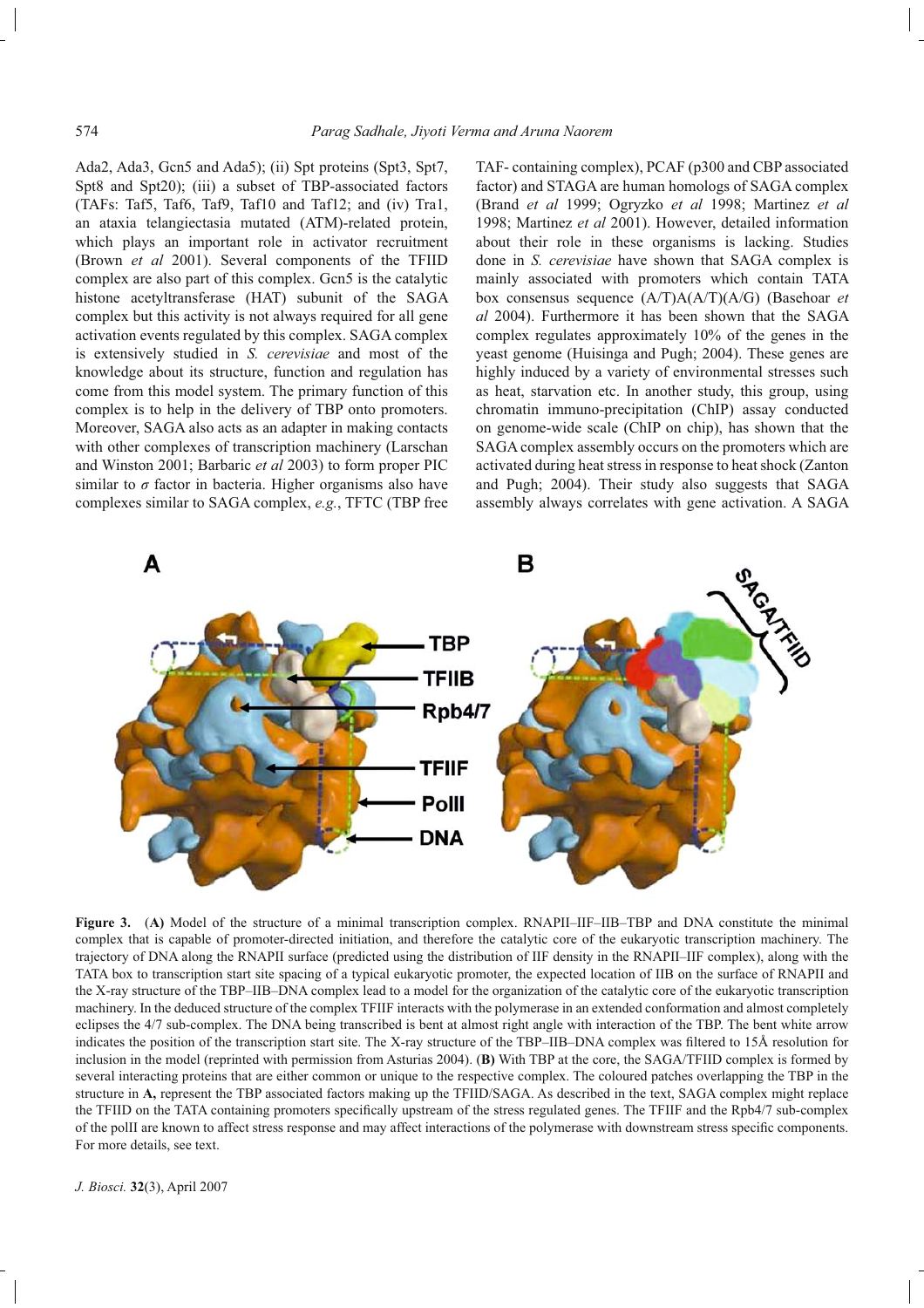complex component Spt3 has also shown to be important for induction of adequate response during nitrogen starvation (Laprade *et al* 2002). Though SAGA complex of eukaryotic transcriptional machinery does not have any protein factor which shows sequence similarities with  $\sigma$  factor, several functions like ability to make contact with promoter DNA and with different components of transcriptional machinery for efficient and rapid induction of genes required during stress response, make SAGA complex a potential functional analogue of *σ*<sup>s</sup> .

3.1.2 *TFIIF:* This is a general transcription factor, initially identified by its association with RNA polymerase II and its requirement in transcription initiation. TFIIF is a heterotetramer complex composed of 2 large (TFIIF*α*/RAP74 in human and Tfg1 in *S. cerevisiae*) and two small (TFIIF*β*/ RAP30 in human and Tfg2 in *S. cerevisiae*) subunits (Flores *et al* 1990). Besides these two conserved subunits, *S. cerevisiae* also contains one smaller nonessential subunit, designated as Tfg3 (Henry *et al* 1992, 1994). Not only is Tfg3 present in TFIIF, it is also a part of other complexes like TFIID (thus also designated as Taf14) and SWI/SNF chromatin remodeling complexes (Cairns *et al* 1996). It has been reported that TFIIF complex is able to interact with TFIIA (Langelier *et al* 2001) and TFIIB (Ha *et al* 1993; Kimura and Ishihama 2004). Furthermore, genetic studies show that TFIIF functionally interacts with TFIIS, a general transcription factor required for efficient elongation by RNA pol II (Fish *et al* 2006).

There are several reasons which justify why TFIIF should be regarded functionally analogous to the  $\sigma$  subunit of bacterial RNA polymerase. Firstly, both RAP74 and RAP30 show limited sequence homology with  $\sigma^{70}$  (Garrett *et al* 1992; McCracken and Greenblatt 1991; Sopta *et al* 1989; Hamsey 1998). Secondly, Human TFIIF complex can bind to *E. coli* RNA polymerase and can be displaced by *σ*<sup>70</sup> (Hamsey 1998; McCracken and Greenblatt 1991). Thirdly, the distribution of Tfg2 in RNA pol II and TFIIF complex resembles the  $\sigma$  factor distribution in bacterial holoenzyme as shown in figure3A (Chung *et al* 2003). Furthermore, TFIIF is involved in recruitment of polymerase to form the PIC and for its stability, as shown in case of the *σ* factor. All these features of TFIIF make it a potential  $\sigma$  factor analog in eukaryotes. Recent studies using Tfg3 subunit of TFIIF in *S. pombe* have shown that *tfg3-* mutation is associated with stress sensitive phenotypes like temperature sensitivity, reduced cell growth during osmotic and heavy metal stress. Enhanced interaction of Tfg3 with isolated TFIID during elevated temperature further supports role of this subunit of TFIIF under stress (Kimura and Ishihama 2004).

3.1.3 *RPB4:* Rpb4 is the fourth largest subunit of RNA polymerase II and is one of the two non essential subunits in

*S. cerevisiae* (Woychik and Young 1989) but Rpb4 homolog of *S. pombe* has been found to be essential for cell viability and is more similar in structure and function to those of higher eukaryotes than that of *S. cerevisiae* (Sakurai *et al* 1999). Several reports suggest that the absence of RPB4 leads to slow growth, temperature sensitivity and poor efficiency of survival during stationary phase (Woychik and Young 1989; Choder and Young 1993; Rosenheck and Choder 1998; Maillet *et al* 1999). It was later observed that cell wall integrity defects are also associated with *rpb4Δ* strain (Bourbonnais *et al* 2001). Furthermore, yeast cell lacking Rpb4 is defective in exhibition of two starvation specific phenotypes, e. g. sporulation and predisposition to forming pseudohyphal cells (Pillai *et al* 2003; Sampath *et al* 2003). Most of these phenotypic defects were involved in inability of the mutant cells to cope with the variety of stresses tested. Earlier work from our laboratory (Sharma and Sadhale 1999) had shown that the pseudohyphal phenotype of *rpb4Δ* cells was exaggerated when the levels of Rpb7, the interacting partner of Rpb4, were increased. Interestingly, homologs of the RPB7 gene from other eukaryotes showed different extent of pseudohyphal exaggeration indicating that the minor differences in the protein sequence might contribute to this phenotypic difference through protein-protein interactions (Khazak *et al* 1995; Singh *et al* 2004). Whole genome expression analysis done by our group to characterize this mutant showed that during permissive condition, this mutant affects only small subset of the genome, but in non permissive conditions like temperature stress, this mutant can affect differential expression of a large number of genes (Pillai *et al* 2003). In conclusion, these results suggest that Rpb4 of RNA polymerase II also acts during stress conditions similar to *σ*<sup>s</sup> subunit of bacterial polymerase. Recent crystal structure of yeast RNA polymerase containing 12 subunits has suggested that the Rpb4/Rpb7 sub-complex is present near the clamp region of the polymerase. In addition to this, this subcomplex is also closely associated with TFIIF (figure 3A). Though Rpb4 also does not share any sequence similarity with  $\sigma$  subunit of bacterial polymerase, its several features discussed below, make it a worthy candidate to be called a functional analog of bacterial *σ* subunit. Firstly, Rpb4 and its partner Rpb7, present in the polymerase, result in closed clamp conformation of RNA polymerase as seen in crystal structure of bacterial RNA polymerase holoenzyme containing core polymerase with *σ* factor (Bushnell and Kornberg 2003; Armache *et al* 2003). Secondly, this subunit of polymerase has been speculated to play an important role in initiation by functioning as scaffold for further assembly of the components of PIC as shown in case of *σ* factor. The Rpb4 protein also interacts with the CTD phosphatase Fcp1 (Kimura *et al* 2002) and is reported to be defective in transcriptional activation (Pillai *et al* 2001). Since CTD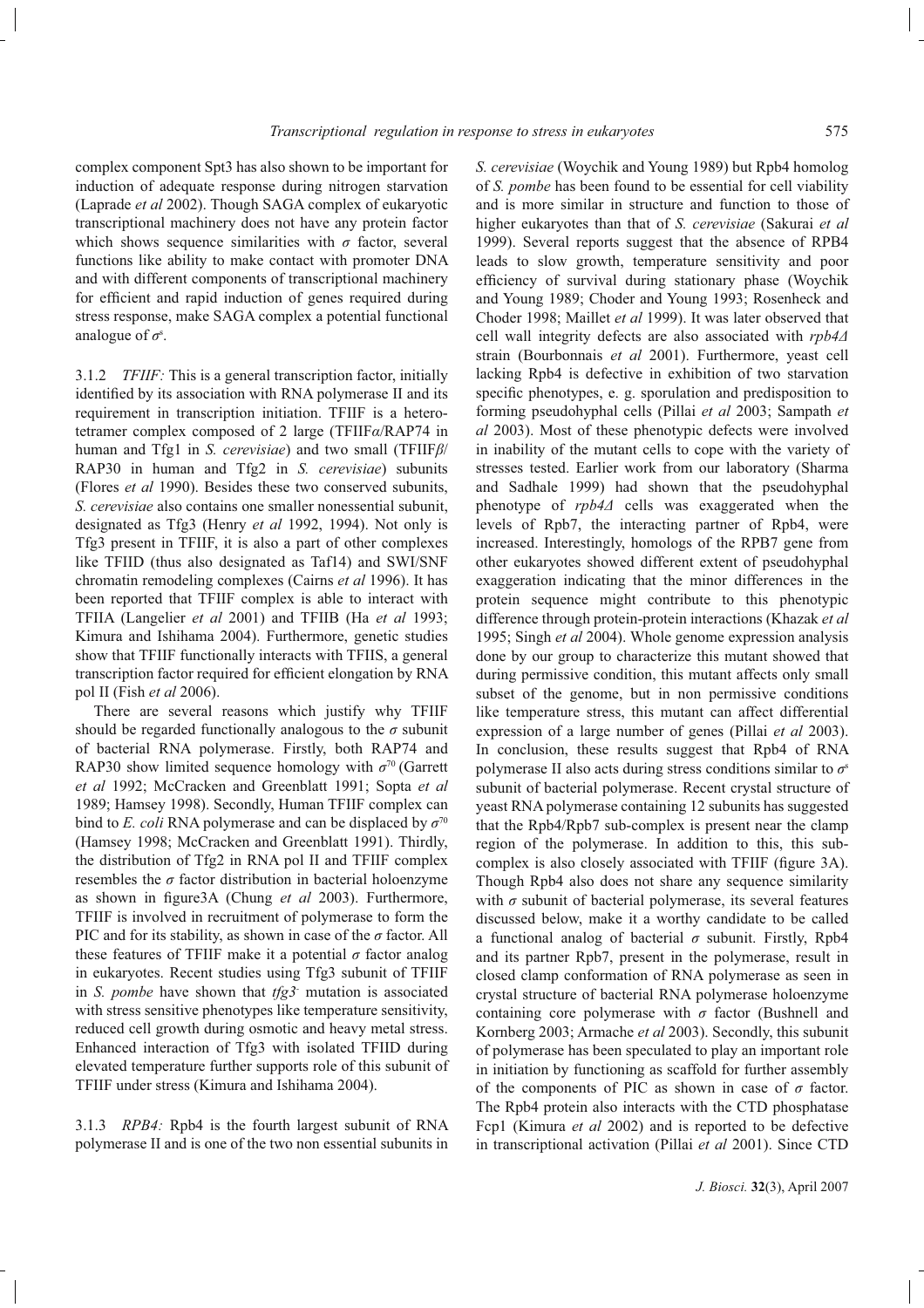modification has direct bearing on the ability of polymerase to respond to transcription activation, Rpb4 in effect has an obvious role in modulating transcriptional activation crucial for stress responsive gene expression (Sampath and Sadhale 2005). Thus, for the first time a core subunit of the RNA polII has been shown to distinctly affect two specific stress responses like the stress sigma subunits of the prokaryotic cells.

## **4. Concluding remarks**

It is observed that in nature living organisms encounter several stresses together. The mechanisms evolved in defense of these stresses indeed appear to be linked such that the organisms presented with one stress condition also show alacrity in responding to other apparently unrelated stresses. Mechanistically this has been achieved in prokaryotic systems by having promoter elements of several stress response genes being contacted by single stress sigma factor that determines the promoter selectivity of the transcription machinery. In eukaryotes since the responses to the variety of stresses are much more complex and varied the stress response regulatory system also has correspondingly increased in complexity. Strictly speaking sigma factor homologue does not exist in eukaryotes in that there is no single protein that allows the transcription machinery to be recruited at the promoter in eukaryotes. The components of the transcription machinery instead that are sufficient to recruit the polymerase at the promoter through DNA binding can be visualized as functionally analogous to sigma factors. The single protein sigma factor in the basal transcription machinery has been replaced by the multicomponent factors and is functionally best represented by the TFIID/TFIIB among the GTFs on the housekeeping genes while SAGA complex (in place of the TFIID), the TFIIF general transcription factor as well as the Rpb4- 7 sub-complex of core subunit of the polII might play a significant role in the transcription of the stress regulated genes. All of these factors are conserved in evolution to a great extent and interestingly, they also are physically located in the transcription machinery in such a way as to be able to interact with each other (Figure 3B). That the stress response regulatory machinery should be close to the core of the transcription machinery to allow concerted co-regulation of genes involved in response to diverse stresses, is the theme that appears to be conserved in evolution.

#### **Acknowledgments**

Work in the PPS laboratory has been funded by grants from the Department of Biotechnology, Department of Science and Technology, Council for Scientific and Industrial Research and Indian Council of Medical Research, New Delhi. We would like to thank Dr F J Asturias for allowing us to reproduce the structure representation of eukaryotic minimal transcription complex, originally published in his review in *Current Opinion in Structural Biology* (Asturias 2004). We like to thank members of the laboratory for support.

## **References**

- Armache K J, Kettenberger H and Cramer P 2003 Architecture of initiation-competent 12-subunit RNA polymerase II; *Proc. Natl. Acad. Sci. USA* **100** 6964–6968
- Asturias F J 2004 RNA polymerase II structure and organization of the pre-initiation complex; *Curr. Opin. Struct. Biol.* **14** 121–129
- Barbaric S, Reinke H and Horz W 2003 Multiple mechanistically distinct functions of SAGA at the *PHO5* promoter; *Mol. Cell. Biol*. **23** 3468–3476
- Basehoar A D, Zanton S J and Pugh B F 2004 Identification and distinct regulation of yeast TATA box-containing genes; *Cell* **116** 699–709
- Bearson S M D, Benjamin W H J, Swords W E and Foster J W 1996 Acid induction of RpoS is mediated by the mouse virulence gene mviA of *Salmonella typhimurium*; *J. Bacteriol.* **178** 2572–2579
- Bhoite L T, Yu Y and Stillman D J 2001 The Swi5 activator recruits the Mediator complex to the HO promoter without RNA polymerase II; *Genes Dev*. **15** 2457–2469
- Bianchi A A and Barney F 1999 Hyperosmotic shock induces the 32 and E stress regulons of *Escherichia coli*; *Mol. Microbiol.* **<sup>34</sup>** 1029–1038
- Bourbonnais Y, Faucher N, Pallotta D and Larouche C 2001 Multiple cellular processes affected by the absence of the Rpb4 subunit of RNA polymerase II contribute to the deficiency in the stress response of the yeast *rpb4*(delta) mutant; *Mol. Gen. Gen*et*.* **264** 763–772
- Brand M, Yamamoto K, Staub A and Tora L 1999 Identification of TATA-binding protein-free TAFII-containing complex sub units suggests a role in nucleosome acetylation and signal transduction; *J. Biol. Chem.* **274** 18285–18289
- Brown C E, Howe L, Sousa K, Alley S C, Carrozza M J, Tan S, Workman J L 2001 Recruitment of HAT complexes by direct activator interactions with the ATM-related Tra1 subunit; *Science* **292** 2333–2337
- Bushnell D A and Kornberg R D 2003 Complete, 12-subunit RNA polymerase II at 4.1-A resolution: implications for the initiation of transcription; *Proc. Natl. Acad. Sci. USA*. **100**  6969–6973
- Cairns B R, Henry N L and Kornberg R D 1996 TFG3/TAF30/ ANC1, a component of the yeast SWI/SNF complex that is similar to the leukemogenic proteins ENL and AF-9; *Mol. Cell. Biol.* **16** 3308–3316
- Chadick J Z Asturias F J 2005 Structure of eukaryotic Mediator complexes; *Trends Biochem. Sci*. **30** 264–271
- Chang Y W, Howard S C and Herman P K 2004 The Ras/PKA signaling pathway directly targets the Srb9 protein, a component of the general RNA polymerase II transcription apparatus; *Mol. Cell* **15** 107–116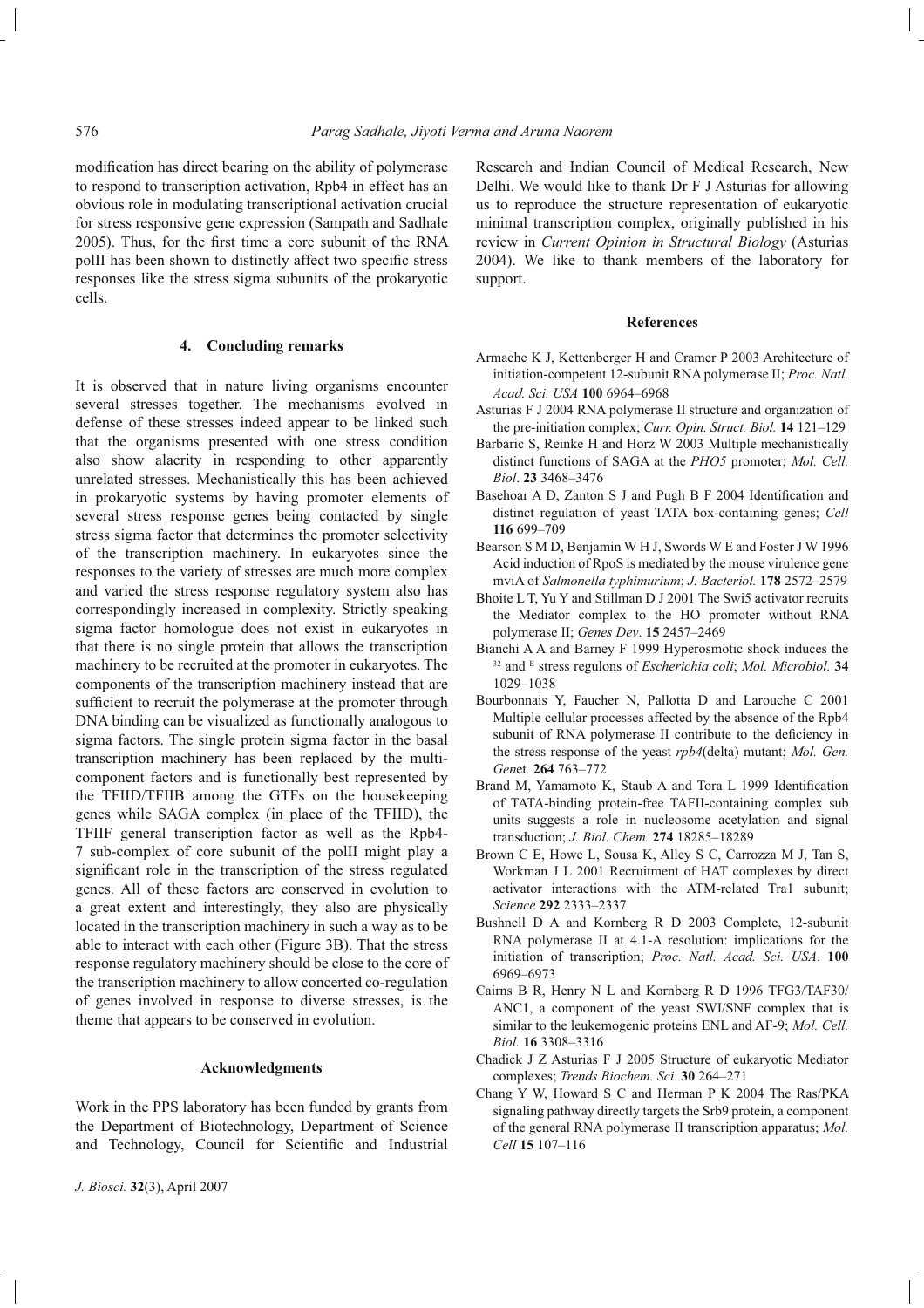- Choder M and Young R A 1993 A portion of RNA polymerase II molecules has a component essential for stress responses and stress survival; *Mol. Cell Biol.* **13** 6984–6991
- Chung W, Craighead J L, Chang L, Ezeokonkwo C, Bareket-Samish A, Kornberg R D and Asturias F J 2003 RNA Polymerase II/ TFIIF Structure and Conserved Organization of the Initiation Complex; *Mol. Cell*. **12** 1003–1013
- Delgado-Jarana J, Sousa S, Gonzalez F, Rey M, Llobell A 2006 ThHog1 controls the hyperosmotic stress response in *Trichoderma harzianum; Microbiology* **152** 1687–1700
- Dukan S and Nystrom T 1999 Oxidative stress defense and deterioration of growth-arrested *Escherichia coli* cells; *J. Biol. Chem.* **274** 26027–26032
- Fish R N, Ammerman M L, Davie J K, Lu B F, Pham C, Howe L, Ponticelli A S and Kane C M 2006 Genetic interactions between TFIIF and TFIIS; *Genetics* **173** 1871–1884
- Flores O, Ha I, and Reinberg D 1990 Factors involved in specific transcription by mammalian RNA polymerase II. Purification and subunit composition of transcription factor IIF; *J. Biol. Chem.* **265** 5629–5634
- Garrett K P, Serizawa H, Hanley J P, Bradsher J N, Tsuboi A, Arai N, Yokota T, Arai K, Conaway R C and Conaway J W 1992 The carboxyl terminus of RAP30 is similar in sequence to region 4 of bacterial sigma factors and is required for function; *J. Biol. Chem.* **267** 23942–23949
- Grossman A D, Erickson J W and Gross C A 1984 The htpR gene product of *E. coli* is a factor for heat-shock promoters; *Cell* **38** 383–390
- Gruber T M and Gross C A 2003 Multiple sigma subunits and the partitioning of bacterial transcription space; *Annu. Rev. Microbiol*. **57** 441–466
- Ha I, Roberts S, Maldonado E, Sun X, Kim L U, Green M and Reinberg D 1993 Multiple functional domains of human transcription factor IIB: distinct interactions with two general transcription factors and RNA polymerase II; *Genes Dev*. **7** 1021–1032
- Hampsey M 1998 Molecular genetics of the RNA polymerase II general transcriptional machinery; *Microbiol. Mol. Biol. Rev.* **62** 465–503
- Henry, N L, Campbell A M, Feaver W J, Poon D, Weil P A and Kornberg R D 1994 TFIIF-TAF-RNA polymerase II connection; *Genes Dev.* **23** 2868–2878
- Henry N L, Sayre M H and Kornberg R D 1992 Purification and characterization of yeast RNA polymerase II general initiation factor g; *J. Biol. Chem.* **267** 23388–23392
- Holstege F C, Jennings E G, Wyrick J J, Lee T I, Hengartner C J, Green M R, Golub T R, Lander E S, and Young R A 1998 Dissecting the regulatory circuitry of a eukaryotic genome; *Cell* **95** 717–728
- Hoshijima M 2006 Mechanical stress-strain sensors embedded in cardiac cytoskeleton: Z disk, titin, and associated structures; *Am. J. Physiol. Heart. Cvirc. Physiol.* **290** H1313–H1325
- Huisinga K L and Pugh B F 2004 A genome-wide housekeeping role for TFIID and a highly regulated stress-related role for SAGA in *Saccharomyces cerevisiae*; *Mol. Cell.* **13** 573–585
- Ishihama A 1990 Molecular assembly and functional modulation of *Escherichia coli* RNA polymerase; *Adv. Biophys.* **26** 19–31
- Khazak V, Sadhale P P, Woychik N A, Brent R and Golemis E A 1995 Human RNA polymerase II subunit hsRPB7 functions in yeast and influences stress survival and cell morphology; *Mol. Biol. Cell.* **6** 759–775
- Kimura M, Suzuki H and Ishihama A 2002 Formation of a carboxyterminal domain phosphatase (Fcp1)/TFIIF /RNA polymerase II (pol II) complex in *Schizosaccharomyces pombe* involves direct interaction between Fcp1 and the Rpb4 subunit of pol II; *Mol. Cell Biol* **22** 1577–1588
- Kimura M and Ishihama A 2004 Tfg3, a subunit of the general transcription factor TFIIF in *Schizosaccharomyces pombe*, functions under stress conditions; *Nucleic Acids Res.* **32** 6706–6715
- Langelier M F, Forget D, Rojas A, Porlier Y, Burton Z F and Coulombe B 2001 Structural and functional interactions of transcription factor (TF) IIA with TFIIE and TFIIF in transcription initiation by RNA polymerase II;. *J. Biol. Chem.* **276** 38652–38657
- Laprade L, Boyartchuk V L, Dietrich W F and Winston F 2002 Spt3 plays opposite roles in filamentous growth in *Saccharomyces cerevisiae* and *Candida albicans* and is required for *C. albicans* virulence; *Genetics* **161** 509–519
- Larschan E and Winston F 2001 The *S. cerevisiae* SAGA complex functions in vivo as a coactivator for transcriptional activation by Gal4; *Genes Dev*. **15** 1946–1956
- Lee Y C and Kim Y J 1998 Requirement for a functional interaction between mediator components Med6 and Srb4 in RNA polymerase II transcription; *Mol. Cell. Biol.* **18** 5364–5370
- Lee E, Karoonuthaisiri N, Kim H, Park J, Cha C, Kao C M and Roe J 2005 A master regulator B governs osmotic and oxidative response as well as differentiation via a network of sigma factors in *Streptomyces coelicolor*; *Mol. Microbiol.* **57** 1252–1264
- Lim, C Y, Santoso, B, Boulay, T, Dong, E, Ohler, U, and Kadonaga, J T 2004 The MTE, a new core promoter element for transcription by RNA polymerase II; *Genes Dev.* **18** 1606–1617
- Maillet I, Buhler J M, Sentenac A and Labarre J 1999 Rpb4p is necessary for RNA polymerase II activity at high temperature; *J. Biol. Chem.* **274** 22586–22590
- Martinez E, Kundu T K, Fu J, and Roeder R G 1998 A human SPT3-TAFII31-GCN5-L acetylase complex distinct from transcription factor IID; *J. Biol. Chem.* **273** 23781–23785
- Martinez E, Palhan V B, Tjernberg A, Lymar E S, Gamper A M, Kundu T K, Chait B T and Roeder R G 2001 Human STAGA complex is a chromatin acety-lating transcription coactivator that interacts with pre-mRNA splicing and DNA damagebinding factors *in vivo*; *Mol. Cell. Biol.* **21** 6782–6795
- McCracken S, and Greenblatt J 1991 Related RNA polymerasebinding regions in human RAP30/74 and *Escherichia coli* sigma 70; *Science* **253** 900–902
- Muffler A, Traulsen D D, Lange R, and Hengge-Aronis R 1996 Posttranscriptional osmotic regulation of the σ<sup>S</sup> subunit of RNA polymerase in Escherichia coli; *J. Bacteriol.* **178** 1607–1613
- Nonaka G, Blankschien M, Herman C, Gross C A and Rhodius V A 2006 Regulon and promoter analysis of the *E. coli* heat-shock factor,  $\sigma^{32}$ , reveals a multifaceted cellular response to heat stress; *Genes Dev.* **20** 1776–1789
- Ogryzko V V, Kotani T, Zhang X, Schlitz R L, Howard T, Yang X J, Howard B H, Qin J, and Nakatani Y 1998 Histone-liketAFs within the PCAF histone acetylase complex; *Cell* **94** 35–44

*J. Biosci.* **32**(3), April 2007